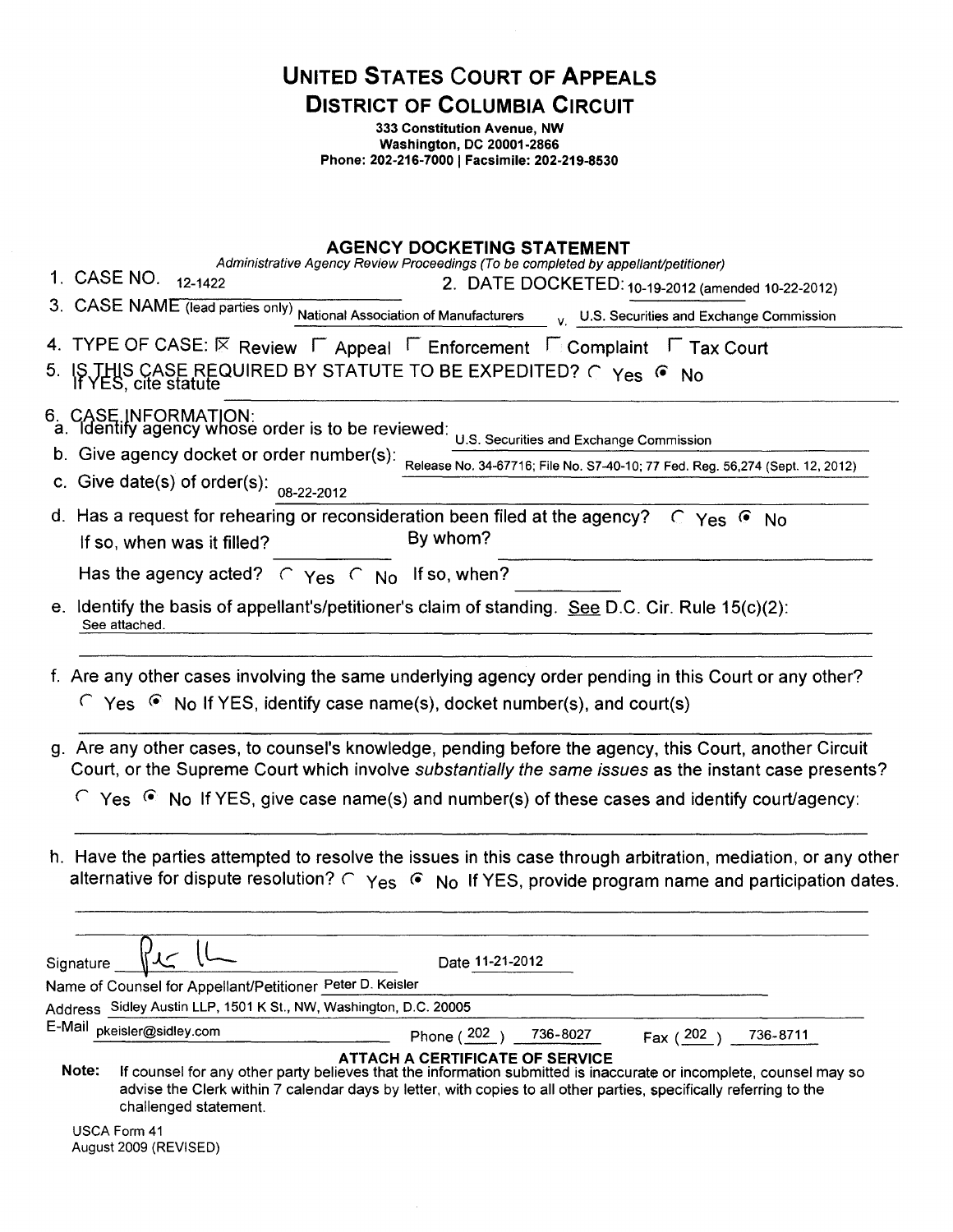## **IN THE UNITED STATES COURT OF APPEALS FOR THE DISTRICT OF COLUMBIA CIRCUIT**

| NATIONAL ASSOCIATION OF                              |             |
|------------------------------------------------------|-------------|
| <b>MANUFACTURERS, CHAMBER</b>                        |             |
| OF COMMERCE OF THE UNITED                            |             |
| STATES OF AMERICA, BUSINESS                          |             |
| <b>ROUNDTABLE</b>                                    |             |
| Petitioners,                                         | No. 12-1422 |
| VS.                                                  |             |
| UNITED STATES SECURITIES<br>AND EXCHANGE COMMISSION, |             |
| Respondent.                                          |             |
|                                                      |             |

## **ADDENDUM TO DOCKETING STATEMENT**

Answer to question 6e: "Petitioners are three business associations, collectively representing thousands of companies in every size and sector of American business. Many of Petitioners' members are reporting companies which manufacture products; the challenged rule requires them to expend resources determining the source of certain minerals in their products and filing disclosures with the SEC. In addition, other members, while not themselves required to file reports with the SEC, will need to expend similar resources determining the same information in order to provide it to customers who are required to file such reports."